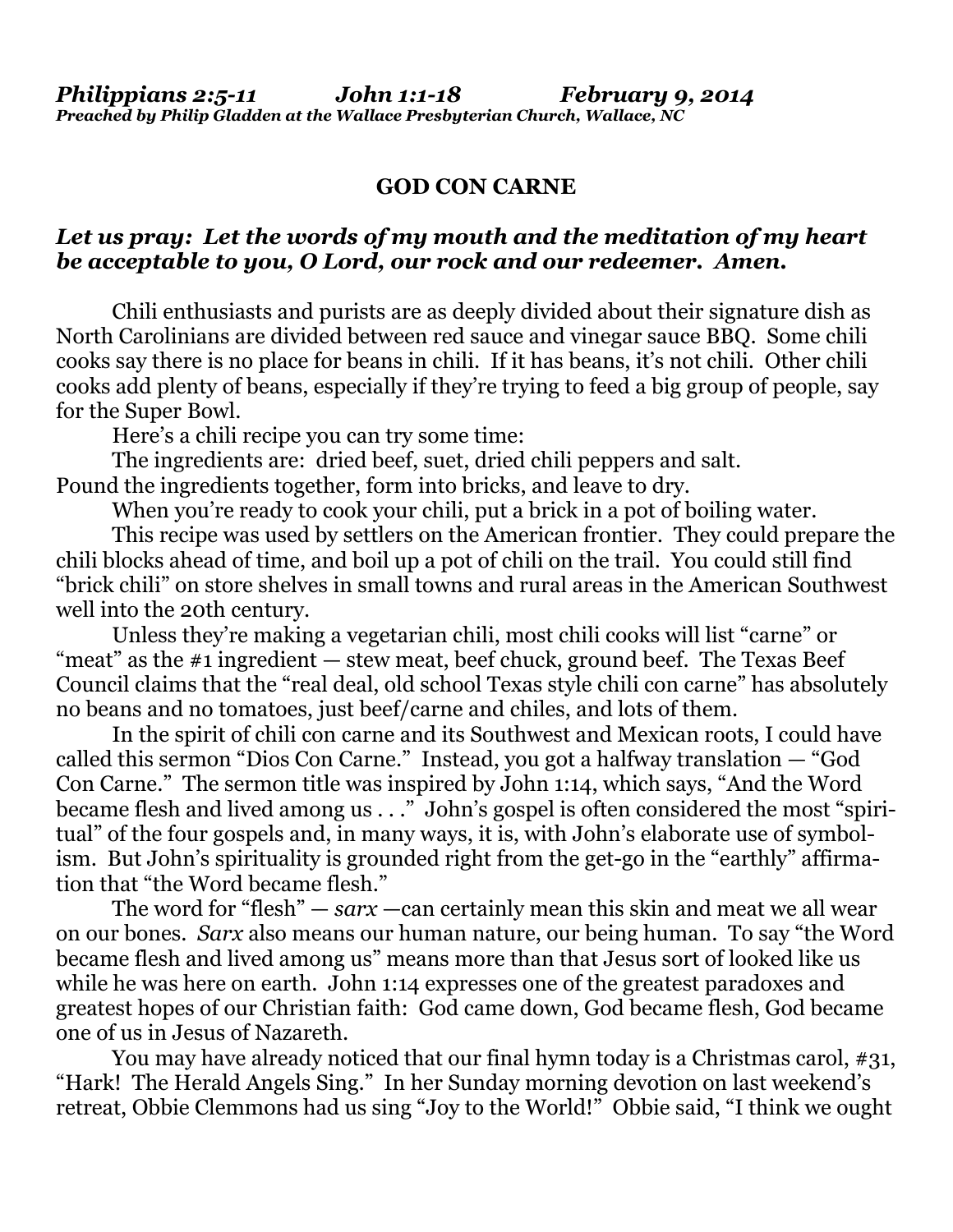to sing Christmas carols all year long!" Obbie has a point. Why restrict these great songs to two, three, or four weeks out of the year?

 "Hark! The Herald Angels Sing" tells the story of John 1, especially in the second verse:

> *Christ, by highest heaven adored, Christ, the everlasting Lord! Late in time behold Him come, Offspring of the virgin's womb. Veiled in flesh the Godhead see; Hail the incarnate Deity, Pleased in flesh with us to dwell, Jesus, our Emmanuel. Hark! the herald angels sing, "Glory to the newborn King!"*

 There is another, lesser known Christmas carol that also talks about the "Incarnate Deity." In 1885, Christina Rossetti wrote a Christmas poem called "Love Came Down at Christmas." The words have been set to several different tunes. While the carol is not on the traditional song list at Christmas, the words are a good summary of what John tells us in these opening words of his gospel:

> *Love came down at Christmas, Love all lovely, Love Divine, Love was born at Christmas, Star and Angels gave the sign.*

> *Worship we the Godhead, Love Incarnate, Love Divine, Worship we our Jesus, But wherewith for sacred sign?*

*Love shall be our token, Love shall be yours and love be mine, Love to God and all men, Love for plea and gift and sign.* 

 What difference does it make that "Love Came Down at Christmas"? What difference does it make that God was "pleased in flesh with us to dwell"? What difference does it make that "the Word became flesh and lived among us"?

 Bono is the lead singer for the Irish rock band, U2. Many people may have heard of Bono because of his humanitarian work, but they may not realize he has a deep Christian faith. In a 2005 interview, Bono was asked about Jesus being the Son of God.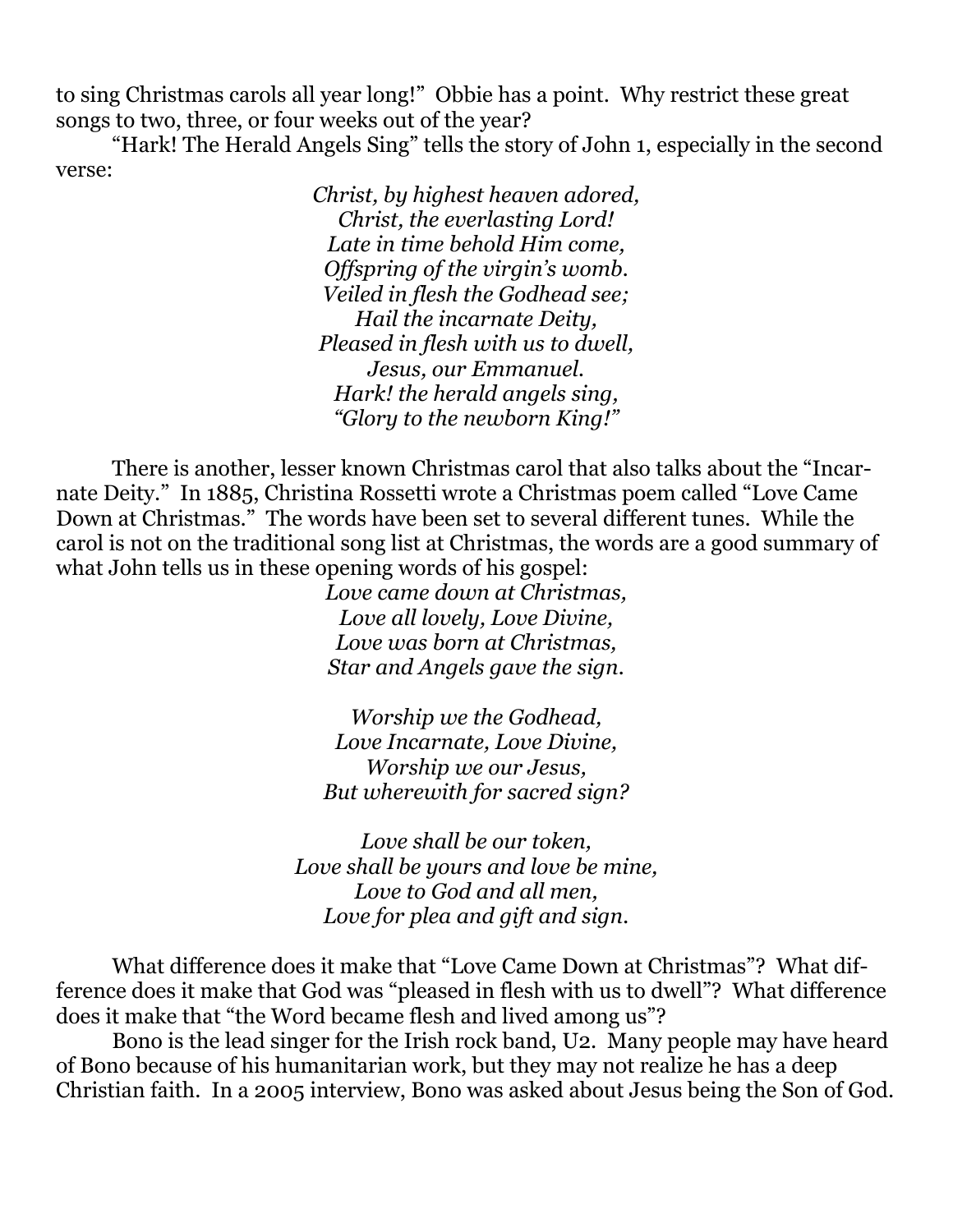The interviewer said, "Christ has his rank among the world's great thinkers. But Son of God, isn't that far-fetched?"

Bono gave a very interesting answer to the interviewer:

 "No, it's not farfetched to me. Look, the secular response to the Christ story always goes like this: he was a great prophet, obviously a very interesting guy, had a lot to say along the lines of other great prophets, be they Elijah, Muhammad, Buddha, or Confucius. But actually Christ doesn't allow you that. He doesn't let you off that hook. Christ says: *No. I'm not saying I'm a teacher, don't call me teacher. I'm not saying I'm a prophet. I'm saying: "I'm the Messiah." I'm saying: "I am God incarnate."* And people say: *No, no, please, just be a prophet. A prophet, we can take. You're a bit eccentric. We've had John the Baptist eating locusts and wild honey, we can handle that. But don't mention the "M" word! Because, you know, we're gonna have to crucify you.* And he goes: *No, no. I know you're expecting me to come back with an army, and set you free from these creeps, but actually I am the Messiah.* At this point, everyone starts staring at their shoes, and says: *Oh, my God, he's gonna keep saying this.*"1

 How did Bono come to that conclusion about Jesus? Here's a different kind of Christmas story. Bono returned to Dublin after a long tour in Japan. He attended a Christmas Eve worship service, where he sat behind a column which kept him from seeing much of anything. Although he was tired from the long tour, he read the gospel lesson for the evening, from John 1. He was overcome by the truth of the gospel message about "God con carne." Here's what he says:

 "The idea that God, if there is a force of Love and Logic in the universe, that it would seek to explain itself is amazing enough. That it would seek to explain itself by becoming a child born in poverty . . . and straw, a child, I just thought, 'Wow!' Just the poetry . . . Unknowable love, unknowable power describes itself as the most vulnerable . . . I saw the genius of picking a particular point in time and deciding to turn on this . . . Love needs to find a form, intimacy needs to be whispered . . . Love has to become an action or something concrete. It would *have* to happen. There *must* be an incarnation. Love must be made flesh."

 Our morning epistle lesson is another version of John 1, "God Con Carne," "Godin-the-flesh." With the words of an ancient Christian hymn, the apostle Paul tells us that Christ Jesus was in the form of God, was equal to God — or, as John 1 puts it, "In the beginning was the Word, and the Word was with God, and the Word was God."

Paul goes on to tell us that Christ Jesus gave all of that  $up - his$  privileges, his honor, his glory, his position — to become one of us. He didn't quit being God, but he used all of his privileges and powers and glory and righteousness and faith to serve and save us rather than himself. "And being found in human form, he humbled himself and became obedient to the point of death — even death on a cross." (Philippians 2:8)

 What does Jesus' obedience to the point of death — even death on a cross — have to do with you and me? 1 John 2:5-6 says, "By this we may be sure that we are in him: whoever says, 'I abide in him,' ought to walk just as he walked." *The Message* transla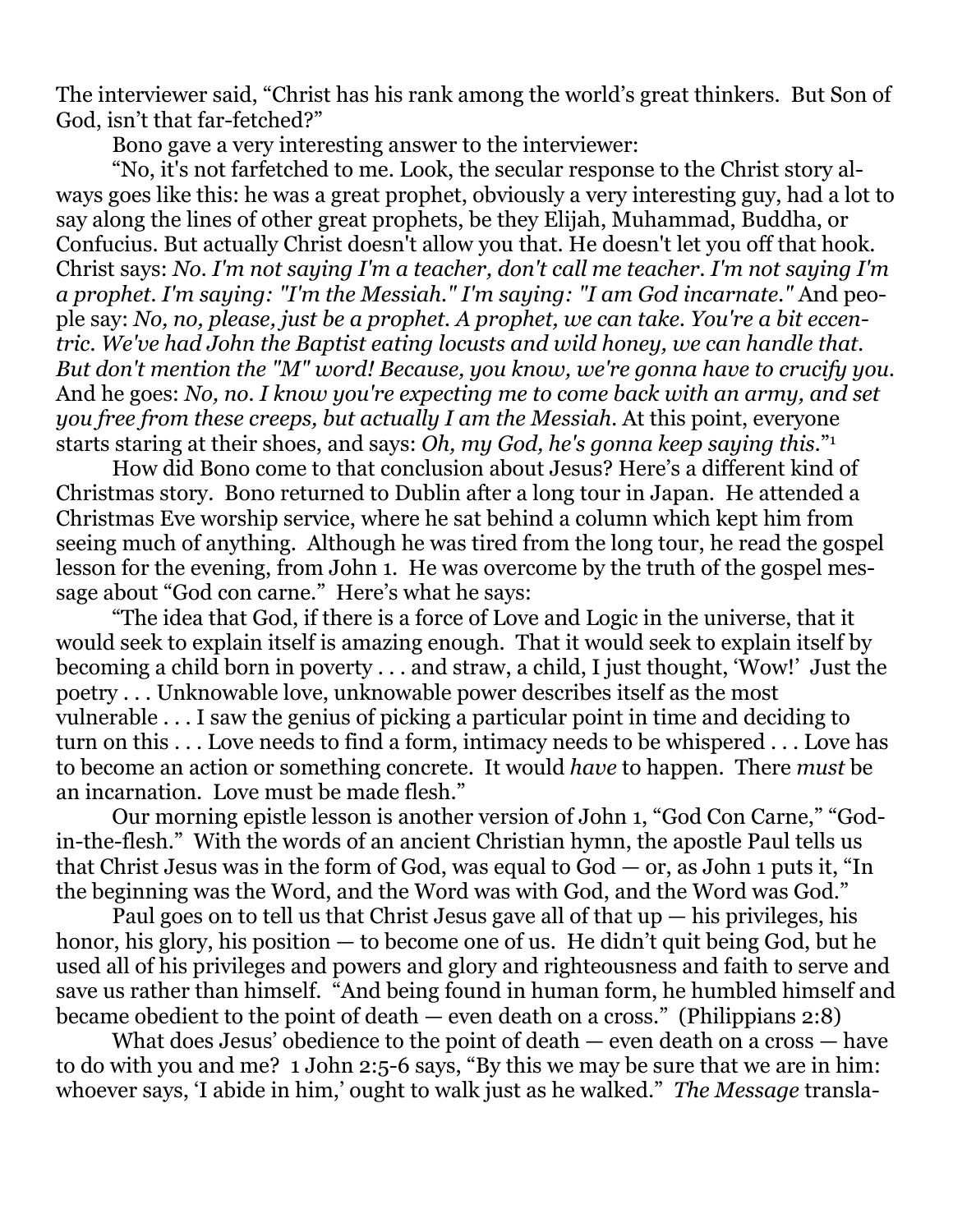tion puts it this way, "Anyone who claims to be intimate with God ought to live the same kind of life Jesus lived."

If Love came down at Christmas . . .

If Love walked in our midst in Jesus of Nazareth . . .

If Love endured the cross of Calvary so we might be free from sin and live for God

. . .

 Then "God Con Carne" means everything for your life and mine. The second-century A.D. church father and theologian, Irenaeus, said, "God has become what we are so that we might become what God is." How do we love a philosophical principle? How do we love an abstract idea of a Higher Power? How do we know we are loved by God? Again, 1 John tells us, "God's love was revealed among us in this way: God sent his only Son into the world so that we might live through him . . . he loved us and sent his Son to be the atoning sacrifice for our sins." (1 John 4:9-10)

 Today we gather around the baptismal font and celebrate the sacrament of baptism with John-Ward and his family. Just imagine — at one point in history, the Son of God himself was also a four month-old little boy, in his mother and father's arms, dependent on them for everything. That little baby boy was "God in the flesh." That little baby boy grew up and gave up his life for the sins of the world, for your sins and mine. That little baby boy emptied himself, humbled himself, and became obedient to the point of death. That little baby boy's life and death make this little baby boy's — John-Ward — new life possible. God-in-the-flesh, Love come down at Christmas makes our new life in Christ possible.

 We heard the water splash into the baptismal bowl this morning, as I said the words, "Hear the *sound* of the good news! In Jesus Christ, we are forgiven." John-Ward felt the warm water when I put it on his head. This water, these actions, tell us about God's love in a very real way.

 Someone has said that "Sacraments are the things, the stuff, the concrete objects that God uses to come to us. We have a God with bread on. We have a God with wine on. We have a God with water on." We could add to that list, "We have a God with meat and skin on." Jesus Christ — God-with-us, the Word made flesh, is how God came to us. As John reminds us, "No one has ever seen God. It is God the only Son, who is close to the Father's heart, who has made him known." (John 1:18)

 Later in John's gospel, Jesus talks with his disciples about his looming death. Naturally the disciples are upset that Jesus is going away. But Jesus tells them they will continue doing his work here on earth, even after he has gone. "Very truly, I tell you, the one who believes in me will also do the works that I do and, in fact, will do greater works than these, because I am going to the Father." (John 14:12)

 Think about what that means for your life and mine and for this church. It's no coincidence the church is called "the body of Christ." As Jesus' disciples and followers, we are called in our baptisms to "put flesh on" what we believe,